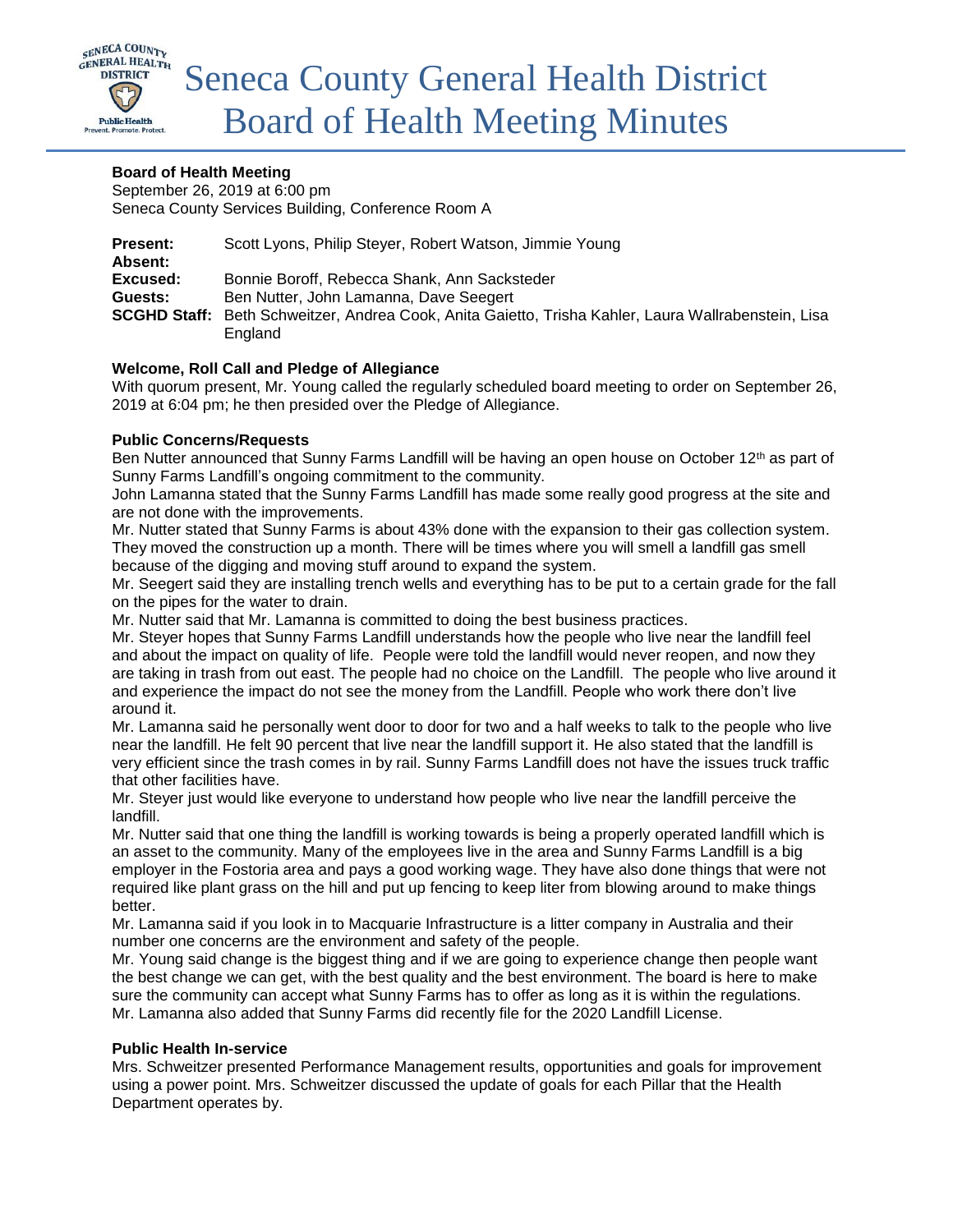People pillar goals were to increase the percentage of employees completing the annual employee satisfaction survey, and to increase the percent that strongly agree that they are a satisfied employee. This was the same as last year.

In the Service Pillar increase the percent of customers who strongly agree that the quality of service was excellent. We do a customer satisfaction survey 3 times a year.

Growth Pillar we want to increase the number of health education informational presentations made to the community. We would like it to increase by 10 % this year. Also would like to increase the number of operational and maintenance permits issued this year. Goal is to increase to 175 permits in 2019. Increase the number of new treatment plans for BCMH clients from 19 in 2018 to 21 in 2019. Fiscal pillar increase the number of programs in which we do cost analysis. They would like to increase that by 200 % from 2 programs to 6 programs.

## **Approval of Minutes**

Mr. Young requested a motion to approve the minutes from the August 22, 2019 meeting. Mr. Lyons made a motion to approve the minutes from the August 22, 2019 Board of Health Meeting. Mr. Steyer seconded the motion. The motion carried unanimously.

## **Sub Committee Report**

None

# **Financial Report**

The Monthly Financial Report for August 2019 shows revenue for the month of \$396,191.37 and revenue year to date of \$2,924,712.51. Expenses for the month were \$367,561.58 and year to date expenses totaled \$2,625,513.18.

Mr. Young requested approval of the Monthly Financial Report for August 2019. Mr. Watson made a motion to approval of the Monthly Financial Report for August 2019. Mr. Lyons seconded the motion. The motion carried upon roll call vote. Mr. Lyons – Yes. Mr. Steyer – Yes. Mr. Watson – Yes. Mr. Young – Yes.

## **Expenditures**

Mr. Young requested approval of the previous month's expenditures. Mr. Watson made a motion to approve the expenditures as presented. Mr. Steyer seconded the motion. The motion carried upon roll call vote. Mr. Lyons – Yes. Mr. Steyer – Yes. Mr. Watson – Yes. Mr. Young – Yes.

Mr. Steyer would like to know if the bill for Eastman and Smith was the last bill for them. Mrs. Schweitzer stated that she had received the last bill from them today in the mail for August that bill will be paid next month.

## **Out of County Meetings/Travel**

Mr. Young requested a motion to approve Out of County Meetings and Travel requests provided in board packets. Mr. Watson made a motion to approve the Out of County Meetings and Travel. Mr. Lyons seconded the motion. The motion carried upon roll call vote. Mr. Lyons – Yes. Mr. Steyer – Yes. Mr. Watson – Yes. Mr. Young – Yes.

## **Advances/Repayments/Transfers**

Mr. Young requested a motion to approve Advances, Repayments, and Transfer List provided in board packets. Mr. Watson made a motion to approve the Advances, Transfer List and Appropriations Transfer. Mr. Steyer seconded the motion. The motion carried upon roll call vote. Mr. Lyons – Yes. Mr. Steyer – Yes. Mr. Watson – Yes. Mr. Young – Yes.

## **Supplements**

Mr. Young requested a motion to approve Supplements:

- a. Fund 7060 Board of Health (General Fund) \$145,700.00
- b. Fund 7163 Indoor Radon \$147.67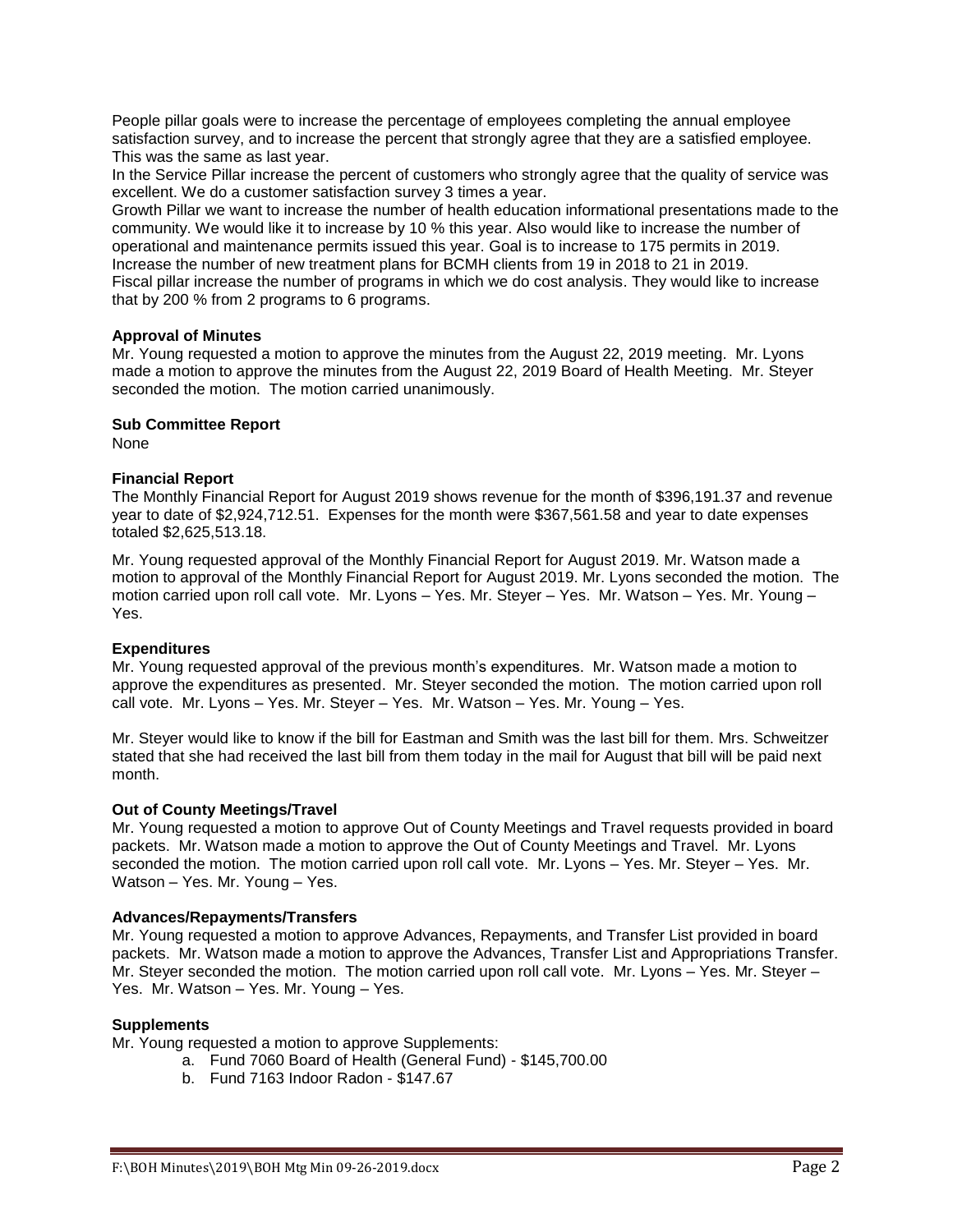Mr. Steyer made a motion to approve Supplement. Mr. Watson seconded the motion. The motion carried upon roll call vote. Mr. Lyons – Yes. Mr. Steyer – Yes. Mr. Watson – Yes. Mr. Young – Yes.

# **Contracts**

Mr. Young requested a motion to approve contracts:

- c. A&D Excavating L.L.C., for home sewage treatment systems installation, ( Fetzer property), 09/05/2019 – 12/03/2019 , not to exceed \$14,000.00 (payer)
- d. A&D Excavating L.L.C., for home sewage treatment systems installation, ( Huffman property), 09/05/2019 - 12/03/2019, not to exceed \$14,000.00 (payer)
- e. A&D Excavating L.L.C., for home sewage treatment systems installation, (Dariano property), 09/11/2019 – 12/09/2019, not to exceed \$14,000.00 (payer)
- f. The Baldwin Group Inc., for software maintenance and support for HDIS Program, 10/23/2019-10/22/2020, not to exceed \$2742.51 (payer)
- g. AMETEK Brookfield, extended warranty for the Jerome meter, 09/14/2019-09/13/2020, not exceed \$1230.00 (payer)
- h. Ohio Department of Mental Health and addiction services, Ohio pharmacy Services, for medical supplier services, effective upon signature – 06/30/2021, as purchased (payer)
- i. FACTOR, for participation in Integrated Naloxone Access and Infrastructure Grant, effective upon signatures – 09/30/2020, no money
- j. Oriana House, CROSSWAEH, for participation in Integrated Naloxone Access and Infrastructure Grant, effective upon signatures – 09/30/2020, no money
- k. Rigel Recovery Services, for participation in Integrated Naloxone Access and Infrastructure Grant, effective upon signatures – 09/30/2020, no money

Mr. Lyons made a motion to approve the contracts. Mr. Steyer seconded the motion. The motion carried upon roll call vote Mr. Lyons – Yes. Mr. Steyer – Yes. Mr. Watson – Yes. Mr. Young – Yes. Mr. Young requested a motion to approve contract:

l. Ohio Department of Mental Health and Addiction Services, Ohio pharmacy Services, for

medical supplier services, effective upon signature – 06/30/2021, as purchased (payer)

Mr. Steyer made a motion to approve the contracts. Mr. Watson seconded the motion. The motion carried upon roll call vote Mr. Lyons – Yes. Mr. Steyer – Yes. Mr. Watson – Yes. Mr. Young – abstain.

## **Resolutions**

None

# **Division Reports**

## **WIC**

Mr. Young turned the floor over to the Director of the WIC Division, Trisha Kahler, RD LD. Mrs. Kahler reviewed her report included in board member's packet:

People: All WIC health professionals will participate in the University of Minnesota National Maternal, Infant, and Child Nutrition Course, on-line distance program for continuing education. The topics of the course include counseling for appropriate weight gain and dietary intake during pregnancy, community engaged models for breastfeeding policies, food insecurity in households with young children, engaging parents and supporting whole child development, and iron deficiency and neurodevelopment. Growth: Chocolate milk was previously mentioned under consideration for a WIC authorized food in Ohio. Chocolate milk will be authorized beginning in October. Yogurt options are still under consideration and will most likely be added as an option when the new WIC certification system is ready to use State-wide. This new computer program will operate as an on-line system and is projected to begin roll out by the year's end. The roll out will occur by region.

Quality: The State WIC Management evaluation will occur the week of September 23rd. Staff is conducting chart audits to prepare for the review.

Sherry Jordan will also have a review of the car seat program this month.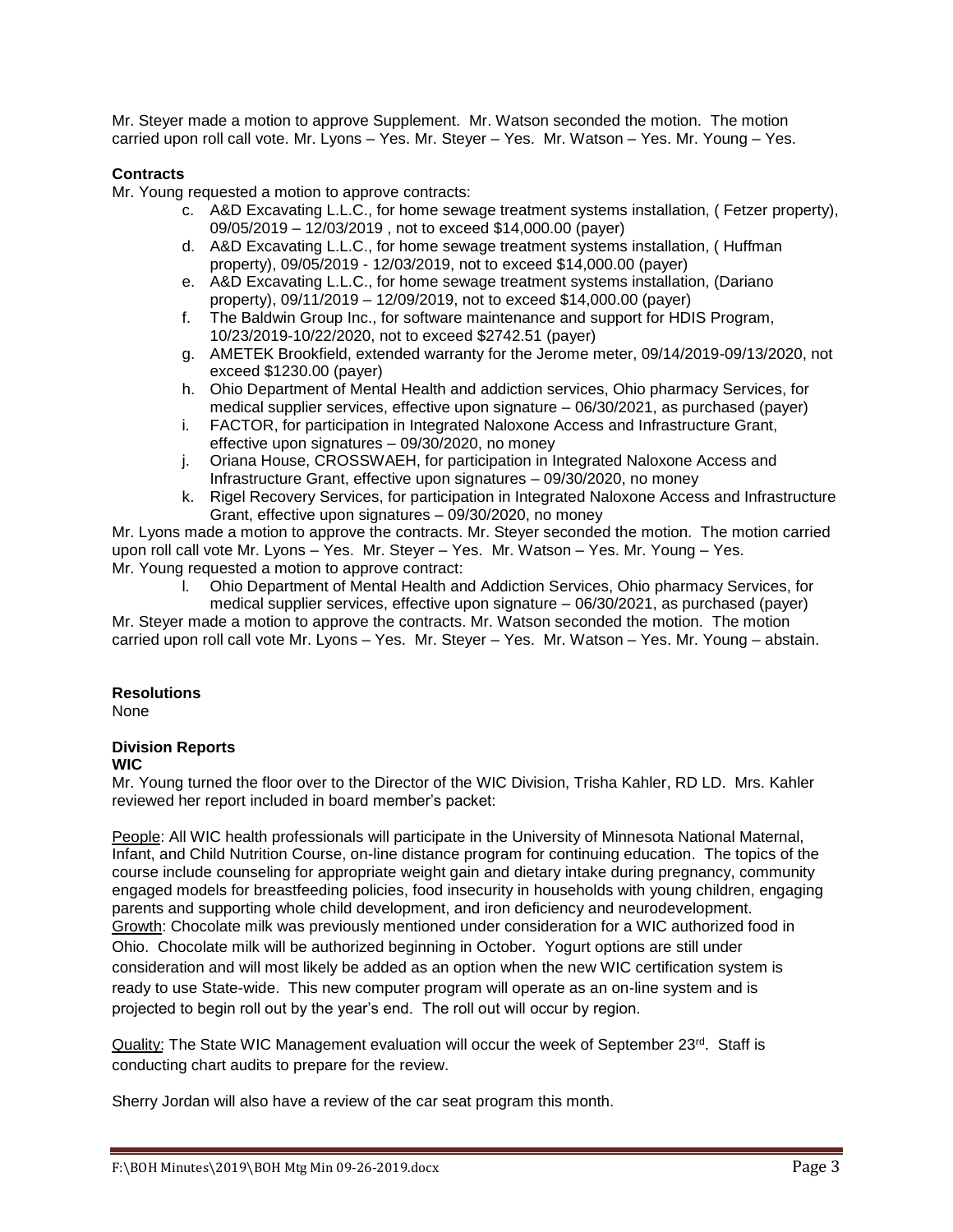Fiscal: September will close out Fiscal Year 2019.

# **Nursing**

Mr. Young turned the floor over to the Director of Nursing, Andrea Cook, BSN RN. Ms. Cook reviewed her report included in board member's packet:

**People:** Evaluating the program responsibilities and the workload for nursing division staff.

**Financial**: We initiated using laminated Vaccine Information Sheets. This will save on the cost of colored paper, copying and clerical time.

# **Quality:**

Always striving to provide good, quality care and service.

## **Service:**

- We have started flu vaccinations and will be providing outreach clinics. We will be doing flu walk in clinic every Thursday in October from 10:30 am until 2:30 pm.
- Clinic remodeling has begun. The goal is to have a crisp, clean, neat and kid friendly clinic area. Two rooms are painted and also have received kid friendly paintings.

## **Growth:**

- Kate Doepker attended the three day School Nurse Workshop August  $28<sup>th</sup>$ ,  $29<sup>th</sup>$ , and  $30<sup>th</sup>$ ,  $2019$ .
- Rita Schank and Dana Mathias were trained in Stop the Bleed. Stop the Bleed is a national campaign to cultivate grassroots efforts that encourage bystanders to become trained, equipped, and empowered to help in a bleeding emergency before professional help arrives.
- Dana Mathias attended a regional training (9-10-2019) for vision and hearing screenings.
- Dana Mathias attended a two day conference (9-19, 20, 2019) at Toledo University on Human Trafficking.
- Kate Doepker, Dana Mathias and Sue Burks may attend a free Children's vision screening training (November 12, 2019) and will receive free equipment. The training and equipment is to comply with the new requirements and guidelines recently published by the Ohio Department of Health on how to conduct vision screenings for children in preschool, kindergarten and first grade.

# FOR IMMEDIATE RELEASE August 23, 2019

Ohio Public Health Officials Investigating Reports of Individuals With Severe Pulmonary Illness Following Vaping ODH Asks Healthcare Providers to Report Suspected Cases to Public Health Officials COLUMBUS – State and local public health officials are investigating reports of six Ohioans who experienced severe pulmonary illness following use of e-cigarettes, or vaping. According to CDC, patient respiratory symptoms have included cough, shortness of breath, and fatigue. In some cases, symptoms worsened over a period of days or weeks and required hospitalization. Other symptoms reported by some patients included fever, chest pain, weight loss, nausea, and diarrhea. "We are seeing a tremendous increase in vaping among our youth, which is a public health crisis," said ODH Director Amy Acton, MD, MPH. "There is a perception that vaping is safe, and these reports of serious pulmonary illness linked to e-cigarette or vaping product use show that this is simply not true." Besides nicotine, e-cigarette aerosol that users breathe in can contain harmful and potentially harmful substances, including cancer-causing chemicals; heavy metals such as nickel, tin, and lead; volatile organic compounds which can adversely impact health; ultrafine particles that can reach deep into lungs; and flavorings such as diacetyl, a chemical used to give butter-like and other flavors that is linked to serious lung disease. "Anyone who thinks that they may be experiencing serious breathing problems linked to vaping should seek immediate medical attention," said Dr. Acton. Information about vaping and risks associated with e-cigarette use is available on the ODH website at www.odh.ohio.gov and the CDC website at www.cdc.gov. Information about resources to help people quit smoking and vaping are available on the ODH website, including the Ohio Tobacco Quit Line (1-800-QUIT-NOW).

Mrs. Cook also handed out a news release reporting the first human West Nile virus case and death in 2019, a 68-year-old Lucas County man who did have other medical issues. ODH reported 65 human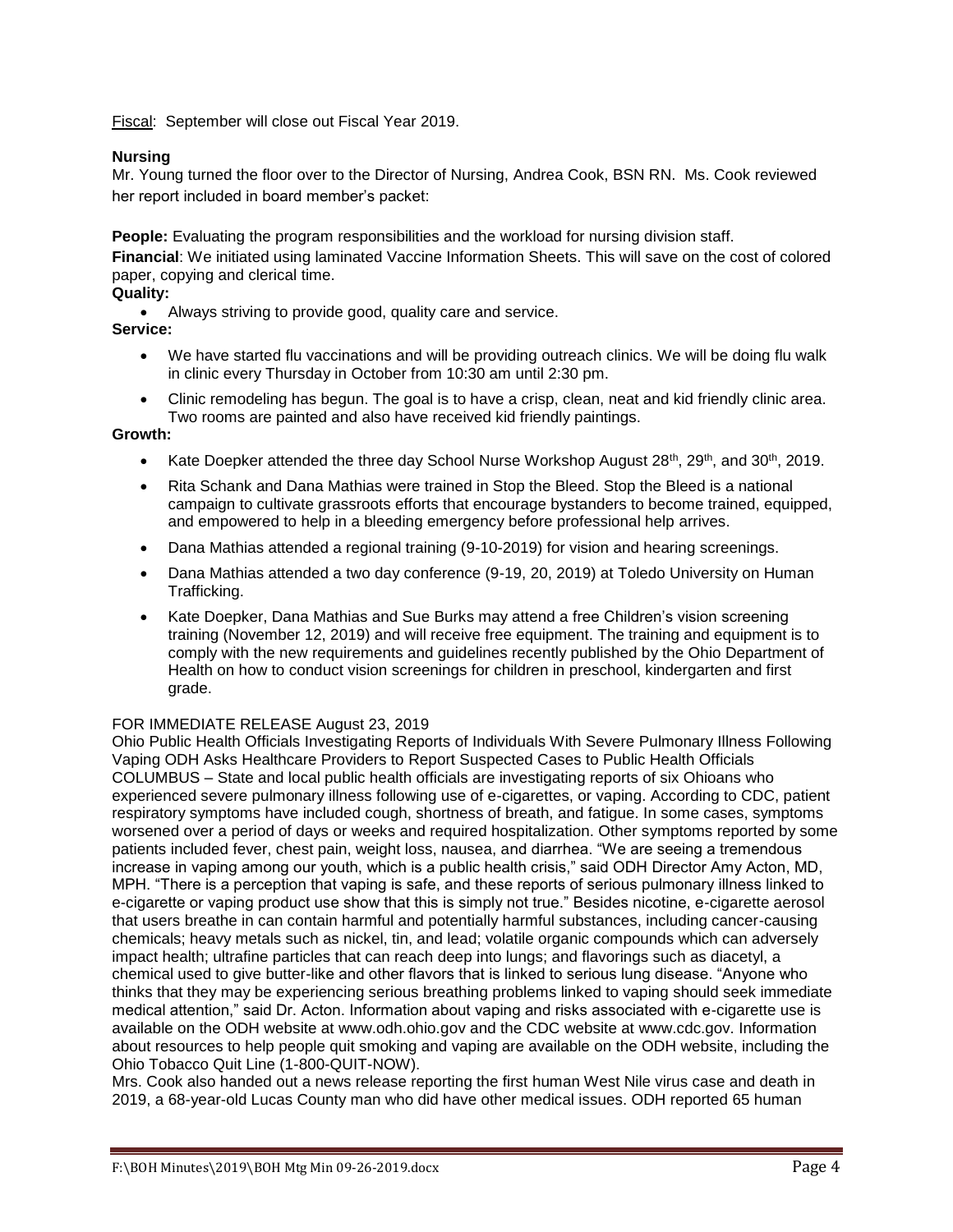West Nile virus cases including 6 deaths in 2018; 34 human cases including 5 deaths in 2017. This release educates on how to protect yourself from mosquito-borne diseases. To learn more about mosquitos and West Nile virus people can go to the ODH website at [www.odh.ohio.gov/wnv.](http://www.odh.ohio.gov/wnv) Mr. Young was concerned to what kind of gloves the Health Department is using. He has been informed that fentanyl can be absorbed through the skin and through latex gloves. He wanted to know if the Health Department uses nitro gloves. Ms. Cook said that Nursing is using latex gloves. Mrs. Kahler stated that WIC has been using nitro gloves due to allergies.

## **Environmental Health**

.

Mr. Young turned the floor over to the Director of Environmental Health, Laura Wallrabenstein, MA RS. Mrs. Wallrabenstein reviewed her report included in board member's packet: and presented for condemnation, property located at:

# A. **CONDEMNATION: 550 W. North St. Fostoria, OH 44830 Owned by Angel D. Young – same address (not anymore)**

Property referred by Fostoria Zoning and Fostoria Fire Dept. House had a wall collapse on Aug. 19<sup>th</sup> and family was told to vacate immediately by Fostoria Fire. Amanda went and observed them moving out. We have a shortened timeline (Oct. 14<sup>th</sup>) for her to have this house demolished per Fostoria Fire Dept. and Zoning.

# B. **CONDEMNATION: 523 E. North St. Fostoria, OH 44830**

**Owned by Jeffrey R. Kelbley 404 Burnham Dr. Fostoria, OH 44830** (Unfortunately I think Mr. Kelbley recently passed away). The home is fire damaged, vacant and not secure.

Mr. Young requested a motion to condemn the property located at 550 W. North St. Fostoria, OH 44830 Owned by Angel D. Young – same address (not anymore) and 523 E. North St. Fostoria, OH 44830 Owned by Jeffrey R. Kelbley 404 Burnham Dr. Fostoria, OH 44830. Mr. Watson made a motion to grant condemnation of the properties as presented. Mr. Lyons seconded the motion. Motion Carried.

# **General Update**:

People and Growth: We have conducted an assessment of every HSTS in Old Fort and intend to begin issuing O&M permits for this area

Financial: Food Cost Methodology is underway

Landfill: I think an open house is planned for Saturday, Oct. 12 at Sunny Farms in the afternoon. Hunter will plan to attend.

Also Environmental will be having its first ever sewage program audit on October 9th and 10th and will soon be having pool and campground audit.

## **Health Commissioner**

Mr. Young turned the floor over to the Health Commissioner, Beth Schweitzer, MPH, MCHES.

Mrs. Schweitzer reviewed an annual Sunny Farms Odor Report which is posted on our website. This includes a graph showing the odor complaints from June of 2018 to July of 2019. There was concern about the calls to the odor complaint hot line where a call comes in but nothing was said, no complaint was made. It counts as a call which drives up the number of complaint calls. Mrs. Schweitzer stated as of July 25, 2019 the Ohio EPA considered Sunny Farms Landfill to be in substantial compliance.

## **Service:**

3 meetings on distribution of trust fund money provided by Sunny Farms through settlement Opiate Task Force Meeting

# **People:**

Staff meeting – health equity training provided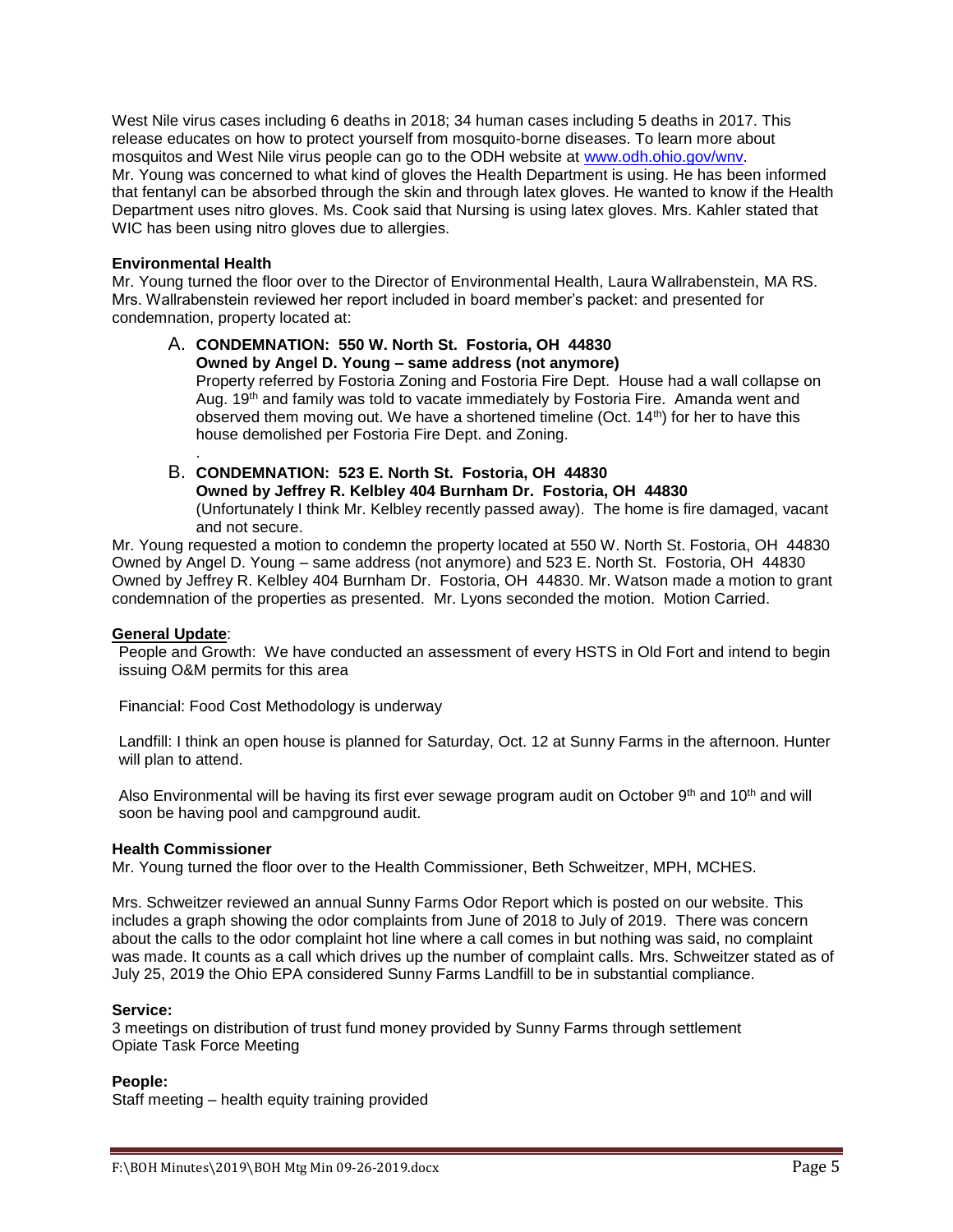**Growth:** Worked on new measures for performance management

**Fiscal:** Reviewed monthly expenditures and revenues

**Quality:** Almost all of my time has been spent on accreditation document preparation this month

**Employee Related Actions** None

**Unfinished Business** None

**New Business** Vaccine price changes

Mrs. Schweitzer presented the vaccine price changes as of for approval.

**Vaccine price changes as of 7/26/2019 Private Pay** Pneumovax from \$94.00 to \$101.00

**Insurance** Pneumovax from \$150.49 to \$161.06

**Private Pay** Men T - new product; new price - \$120.00 MMR - \$74.00

**Insurance** Men T - new product; new price - \$192.26 MMR - \$117.51

**Vaccine price changes as of 9/19/2019 Private Pay** (MCV)-Menactra from \$102 to \$105

**Insurance** (MCV)-Menactra from \$162.71 to \$167.95

**Flu prices for 2019-2020 season effective 9/19/2019 Private Pay** 6-35 months - \$18.00 3 years and up - \$19.00 65 & up(hi dose) - \$47.00